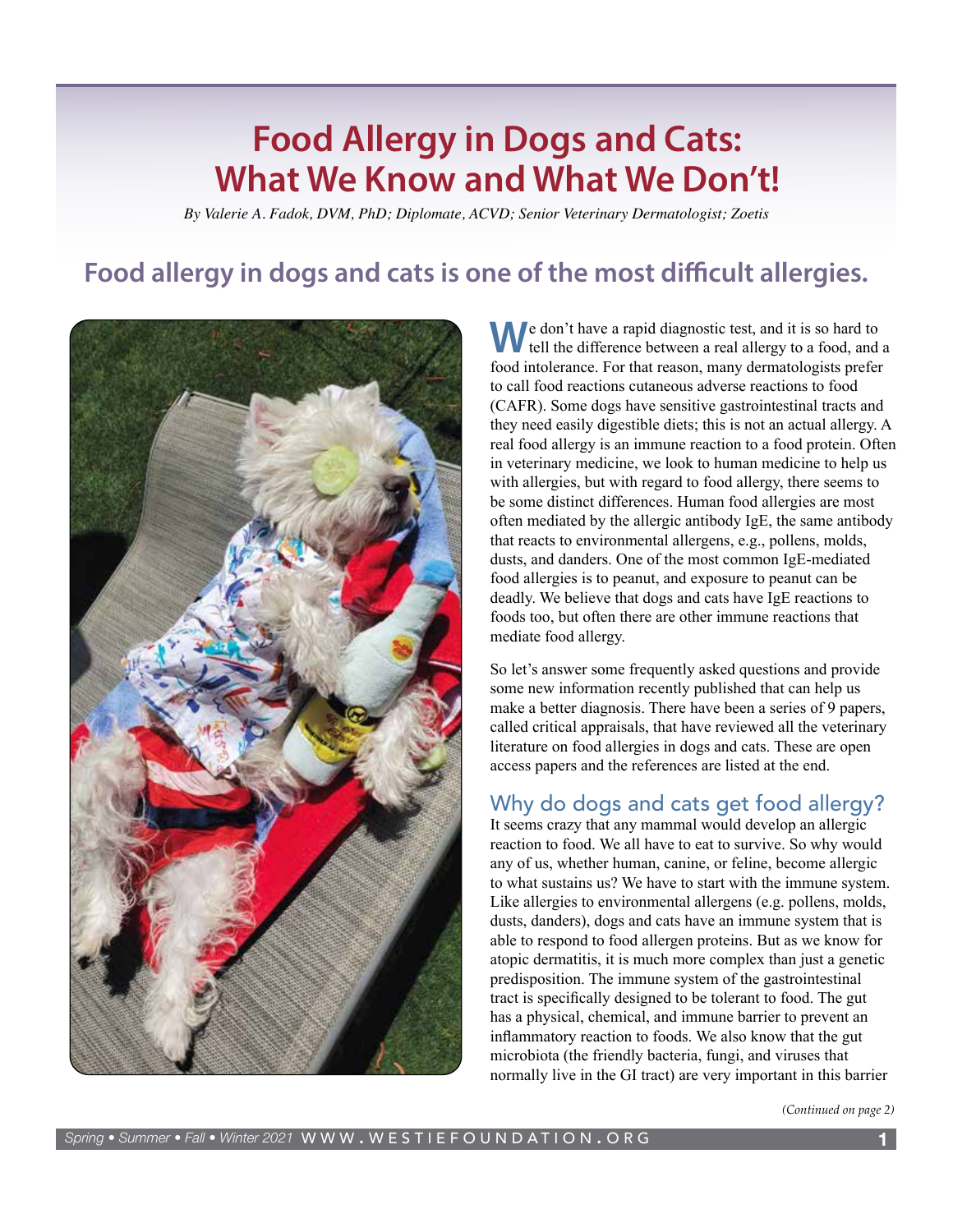#### *(Food Allergy from page 1)*

function. But just as we see in atopic dermatitis and the skin, there are barrier defects in the gut that could allow penetration of allergenic proteins and stimulation of the immune response. It is interesting to note that when cats have roundworms and they are fed bovine serum albumen, they develop allergic antibodies to that protein. We also have anecdotal reports that food allergy and environmental allergies can develop in dogs that have had severe GI parasitic infestations. Most immunologists believe that the arm of the immune system responsible for allergies was originally meant to control parasites. It is interesting to note that more environmental and food allergies occur in people and pets in developed countries, where parasitic infestations in the gut are less common than in undeveloped countries. Developed countries also have good nutrition, clean water, and vaccines for our pets and ourselves. What other factors contribute? There is always interest in looking at the influence of diet. Certainly in developed countries, our diets are more processed. There is some suggestion that highly processed diets are more inflammatory. We lack hard evidence for animals, but it seems worth considering and requires more study. One question I have asked is why dogs with food allergy get skin symptoms instead of, or in addition to, gastrointestinal signs? New data in human atopic dermatitis suggests that food allergens can be absorbed directly through the skin! Think of babies with food all over their faces, and puppies standing in their first solid food, with food on their feet and their faces! We also know that the skin communicates with the gut, so information can be transmitted between the two organs.

### How common is food allergy in dogs?

This is an important question, but so difficult to answer. It depends on what population of dogs you are studying. And the data we have are problematic, because documenting food allergy can be very difficult. The gold standard is to feed a strict diet for a set period of time, and then challenge to discover what foods exacerbate the problem. This is easier said than done! Many people whose pets get better on a diet are reluctant to do the challenges, as we are looking for the itch and inflammation to come back. For people, the food challenges are done in the medical clinic; the potentially incriminating foods are in capsules so the patient doesn't know whether they are taking the actual food or a placebo. We have not done this in veterinary medicine. Based on the critical appraisal papers, anywhere from 10-60%



of dogs with allergic skin disease could have food allergy. Keep in mind, however, there were only 5 papers! And if we look at dogs with atopic dermatitis, anywhere from 10-50% could have food triggers, again based on only 5 papers. We definitely need more work in this area, and better ways to test for food allergy. What has become clear though is that pure food allergy, where all of the clinical signs are controlled with diet alone, is uncommon (2% of dogs or less). It is more likely that dogs with food allergy also have environmental allergies as well. The value of a diet trial is to see if we can control the itch and inflammation most of the year with diet control, and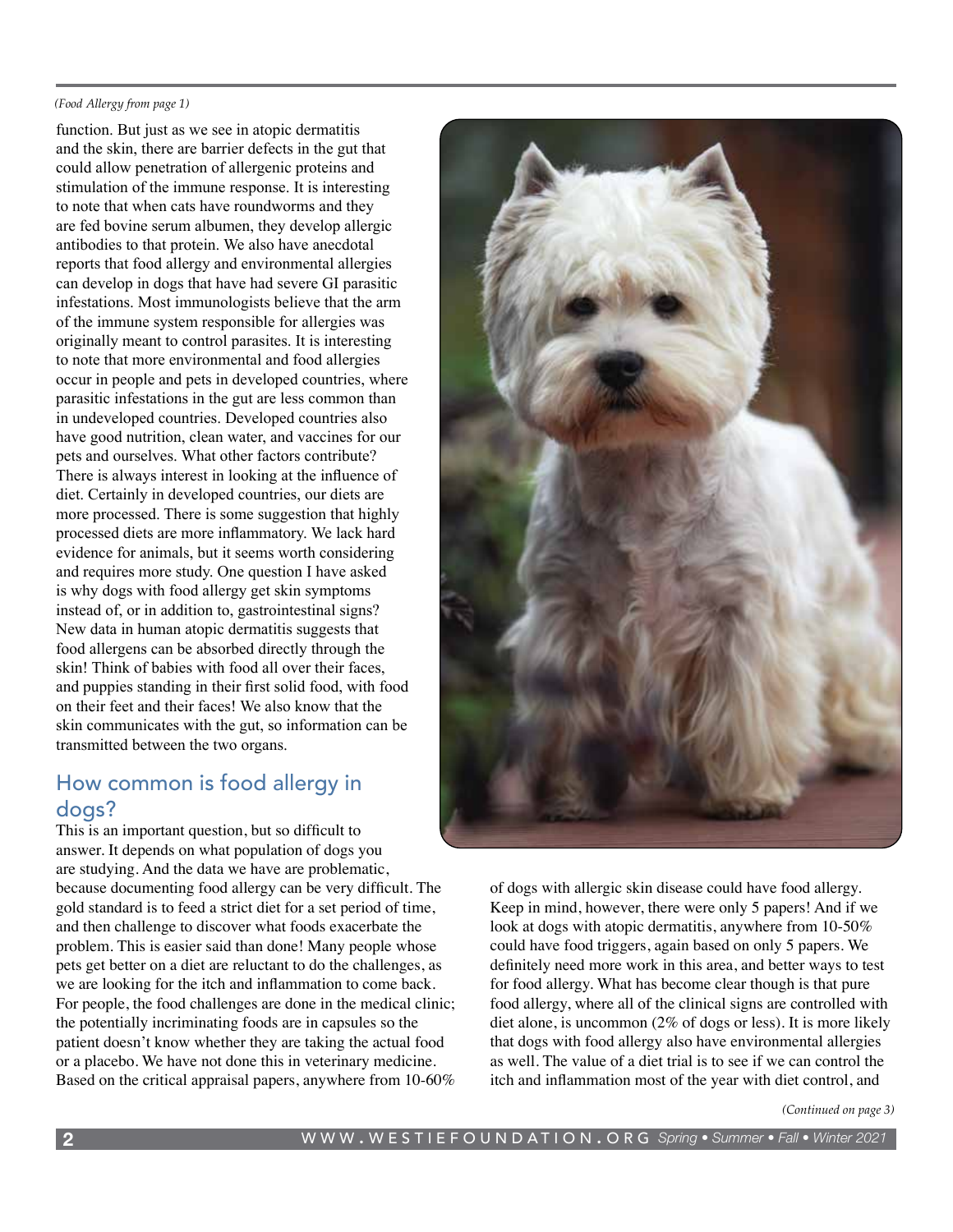

then use our allergy medications to control disease associated with pollens that occur during specific times of the year. Dogs with food allergy have nonseasonal itch and inflammation. If a dog can have even a couple of weeks a year where they are not itchy without medication, they are not food allergic.

### How does food allergy manifest in dogs?

There are no specific signs that prove a dog has a food allergy. With regard to the skin, we can see itchy inflamed skin that looks just like atopic dermatitis. We can also see itch and inflammation on the back half of the body that can resemble flea allergy. Some dogs can develop hives and even anaphylaxis (severe allergic reaction that is life-threatening). Fortunately in dogs this is rare. We also see recurrent skin and ear infections. Veterinarians increase their level of suspicion for food allergy when gastrointestinal signs accompany the skin disease. We see intermittent vomiting, loose stools, frequent bowel movements (more than 2 or 3 per day), and/or frequent burping or flatulence. It seems that about 25% of dogs could have both skin and GI signs.

### What are the most common food allergens for dogs?

Robust marketing to the contrary, grains are not a common cause of food allergy. The 3 most common food allergens in dogs are beef, milk products, and chicken. Animal proteins are more likely to cause food allergy than grain proteins or carbohydrates. Keep in mind, though, that dogs become allergic to what they eat regularly. A dog that eats pork regularly can become allergic to pork; a dog that eats fish regularly can become allergic to fish. There is no naturally hypoallergenic food.

### How do we test dogs for food allergy?

We would all like an easy test, but the reality is that serum testing, saliva testing, and hair testing is simply not accurate enough. There are false positives and false negatives for each of these. In fact, a recent study showed that fur clipped from a stuffed toy showed positive reactions to foods, and that saline tested positive for foods when submitted for saliva or serum testing. The only way to prove a food allergy is to do a diet trial and then confirm with food challenges. The data in the critical appraisal papers suggest that we can diagnose food allergy in 96% dogs if we feed the diet for 8 weeks. We also have new evidence that this time could be shortened if dogs are treated with glucocorticoids or oclactinib (Apoquel®) as we start the diet trial. By reducing itch and inflammation quickly with medications, some dogs can do much better after 4 weeks on the diet. Then we can challenge with the old diet to see if the itch and inflammation comes back. By doing food challenges, we can discover what foods to avoid in future. The next question is what prescription diet is best for a food trial, and why does it have to be a prescription diet? These prescription diets are prepared very stringently and tested for contaminants before they are released; over-the-counter diets are not prepared to be free of contaminating proteins that are not listed on the label. As veterinarians, we can help you choose the right diet based on what your dog has been eating in the past. A diet history that contains the type of food fed, any treats, and any flavored medications is extremely helpful. We have some choices between hydrolyzed diets and novel protein diets, but most dermatologists now advocate for a highly hydrolyzed diet like Royal Canin's Ultamino®. The reason for this recommendation is that most of the novel proteins we have used in the past are now present in over-the-counter diets, and we recognize now that there is cross-reactivity among proteins. Dogs allergic to beef could be reactive to venison or lamb, and dogs allergic to chicken could be reactive to turkey or duck. There is even evidence of cross-reactivity between fish and chicken. A new diet has been released recently by Purina,

*(Continued on page 4)*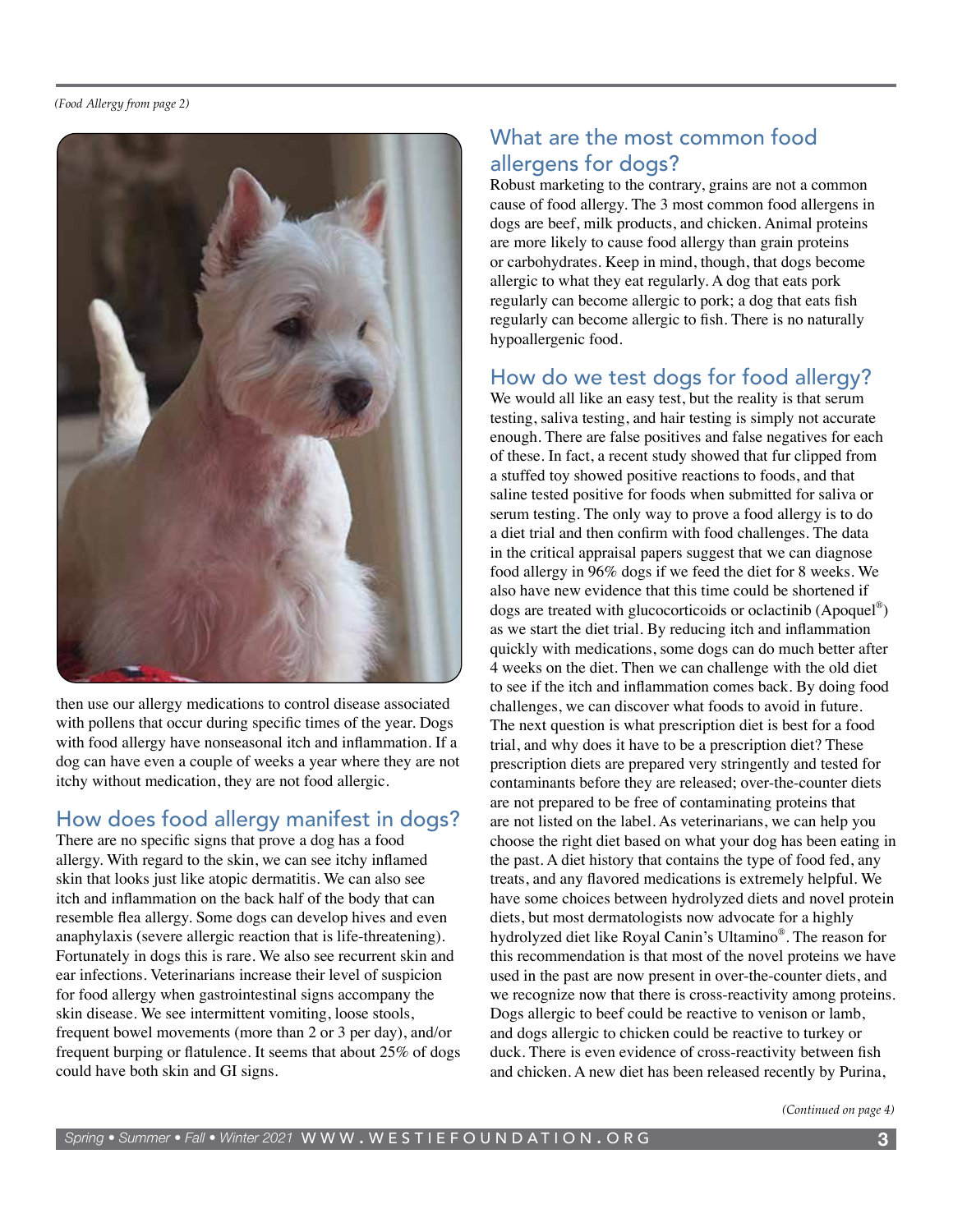#### *(Food Allergy from page 3)*

called Elemental®. This diet contains purified amino acids instead of intact or hydrolyzed protein. It is highly palatable and approved for growing dogs. Early information suggests that it can be very effective. Other options are to consider the novel protein diets available at Rayne Clinical Nutrition ([https://raynenutrition.com/\)](https://raynenutrition.com/). For those who wish to cook for their dogs, there are services offered by veterinary nutritionists who can help create a balanced diet for you. Here are some websites with their information.

- 1. Veterinary Nutritional Consultations, Inc. <https://www.vetnutrition.com/>
- 2. Petdiets.com <https://www.petdiets.com/Consultation/Owner>
- 3. Balance it <https://secure.balanceit.com/ez/index.php?rotator=NewEz>

### What about treats when a dog is on a diet trial?

We need to stop all the treats the dog was having before, but there are some acceptable ones! Many dogs will eat a few pieces of kibble from their diet if we call it a treat! Some dogs are more discriminating. I like to use the Potato Pleasers® from Serenegy [\(https://www.serenegy.com/products/potato-pleasers\)](https://www.serenegy.com/products/potato-pleasers) as treats. Many dogs, including my own, love them. Purina also makes Gentle Snackers®, which contain the ingredients of their diet HA®. Also available are kangaroo meatballs available from Rayne Clinical Nutrition. What about giving pills? We can't use Pill Pockets, but you can use vegan marshmallows!

### My dog is taking an oral chew to control fleas and ticks. What do I use during the food trial?

This question often comes up and it is a good one. The best flea and tick medications now are isoxazolines, which will kill any parasite that crawls on a dog. They have revolutionized our ability to control parasites on the skin. Because they work better than the older topical medications, and because we don't want the dogs to get fleas while on the diet trial, I recommend that they stay on their parasite control. Most of the products are given once monthly and contain ingredients that rarely cause a food allergy. You can start the diet on the day you give the medication and give the next dose in a month and watch for a flare. If you want to avoid a monthly, oral Bravecto® (fluralaner by Merck) can be given at the beginning of the food trial, as it doesn't have to be repeated for  $8 - 12$  weeks. The monthly products include Nexgard® (afoxolaner now through BI), Simparica<sup>®</sup> or Simparica Trio<sup>®</sup> (sarolaner by Zoetis), and Credelio® (lotilaner through Elanco). Keep in mind that

Credelio and Bravecto must be given with a full meal to be effective.

### My dog got better on the diet! How do I do a food challenge?

It is wonderful when a dog's allergy gets better on a diet trial. The prescription diets we use for food trials are complete and balanced and you can choose to feed them permanently; however, I think the food challenges help you understand exactly what to avoid and what treats you can come back to using. Because we use small amounts of food for the challenges the disease does not come back in full force. As soon as we see a return of itch and inflammation, we stop the offending food and use allergy medication to quickly control the flare. To do the initial challenge, we mix the old diet in with the prescription diet, ¼ old to ¾ prescription, and feed that daily until we see a flare or 7 days. An excellent recent paper from Japan suggests that 83% of dogs with food allergy will flare within 24 hrs, and 94% in 72 hrs. If there is no flare, then reintroduce the treats one at a time to see if those induce a flare. For example, some dogs can react to beef rawhide chews, so substitutes can be found. Once the



*(Continued on page 5)*